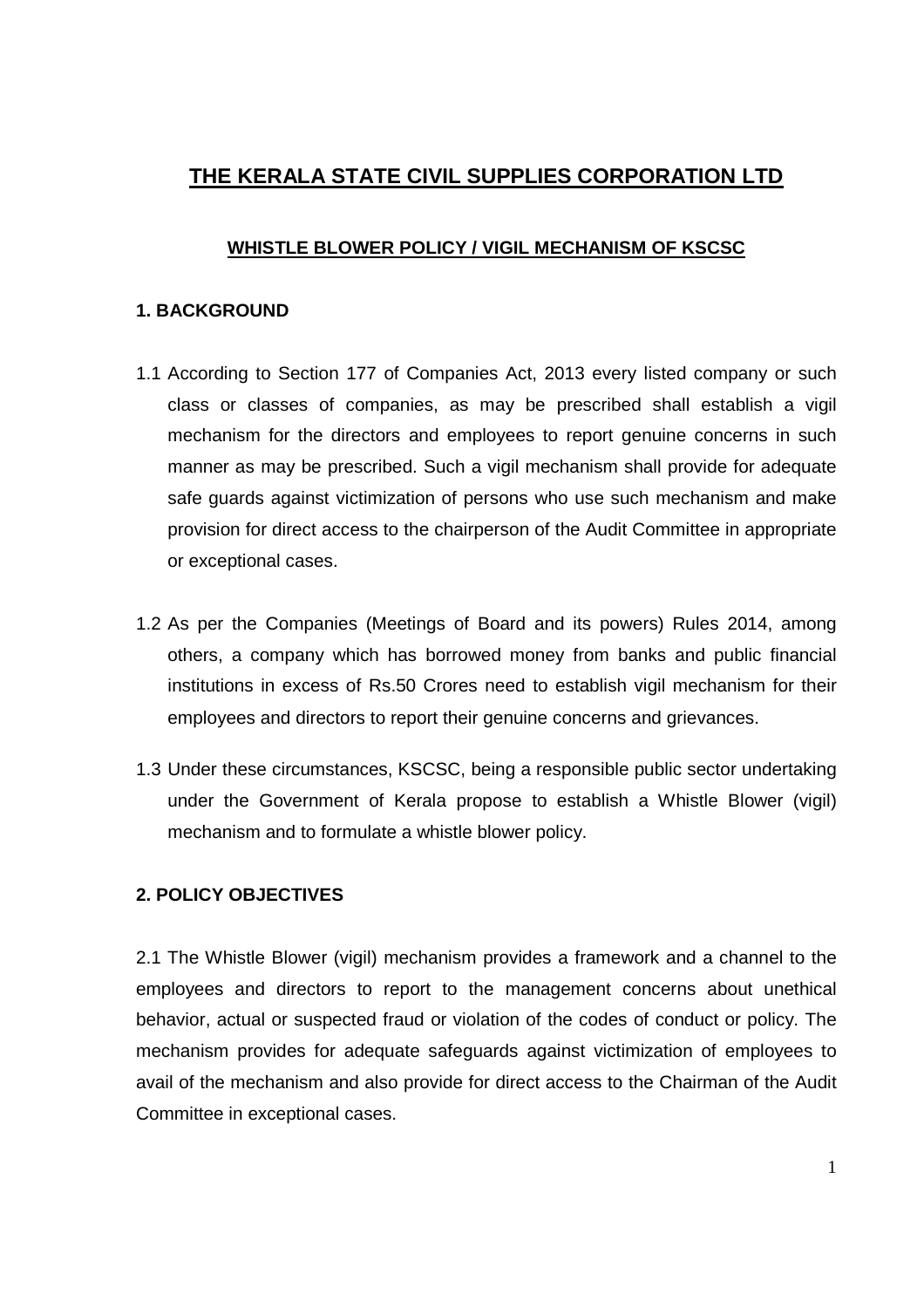2.2 This neither releases employees from their duty of confidentiality in the course of work nor can it can be used as a route for raising malicious or unfounded allegations against people in authority and / or colleagues in general.

# **3. SCOPE**

3.1. This Policy covers malpractices and events which have taken place / suspected to have taken place, misuse or abuse of authority, fraud or suspected fraud, violation of company rules, manipulations, negligence causing danger to public health and safety, misappropriation of funds/assets, and other matters or activity on account of which the interest of the Company is affected and formally reported by whistle blowers concerning its employees.

# **4. DEFINITIONS.**

**4.1. "Alleged wrongful conduct"** shall mean violation of law, Infringement of Company's rules, misappropriation of monies, actual or suspected fraud, substantial and specific danger to public health and safety or abuse of authority".

**4.2.** "**Audit Committee"** means a Committee constituted by the Board of Directors of the Company in accordance with guidelines of Government of Kerala.

**4.3. "Board**" means the Board of Directors of the Company.

**4.4.** "**Company"** means The Kerala State Civil Supplies Corporation Ltd. and all its offices.

**4.5. "Employee**" means all the present employees of the Company.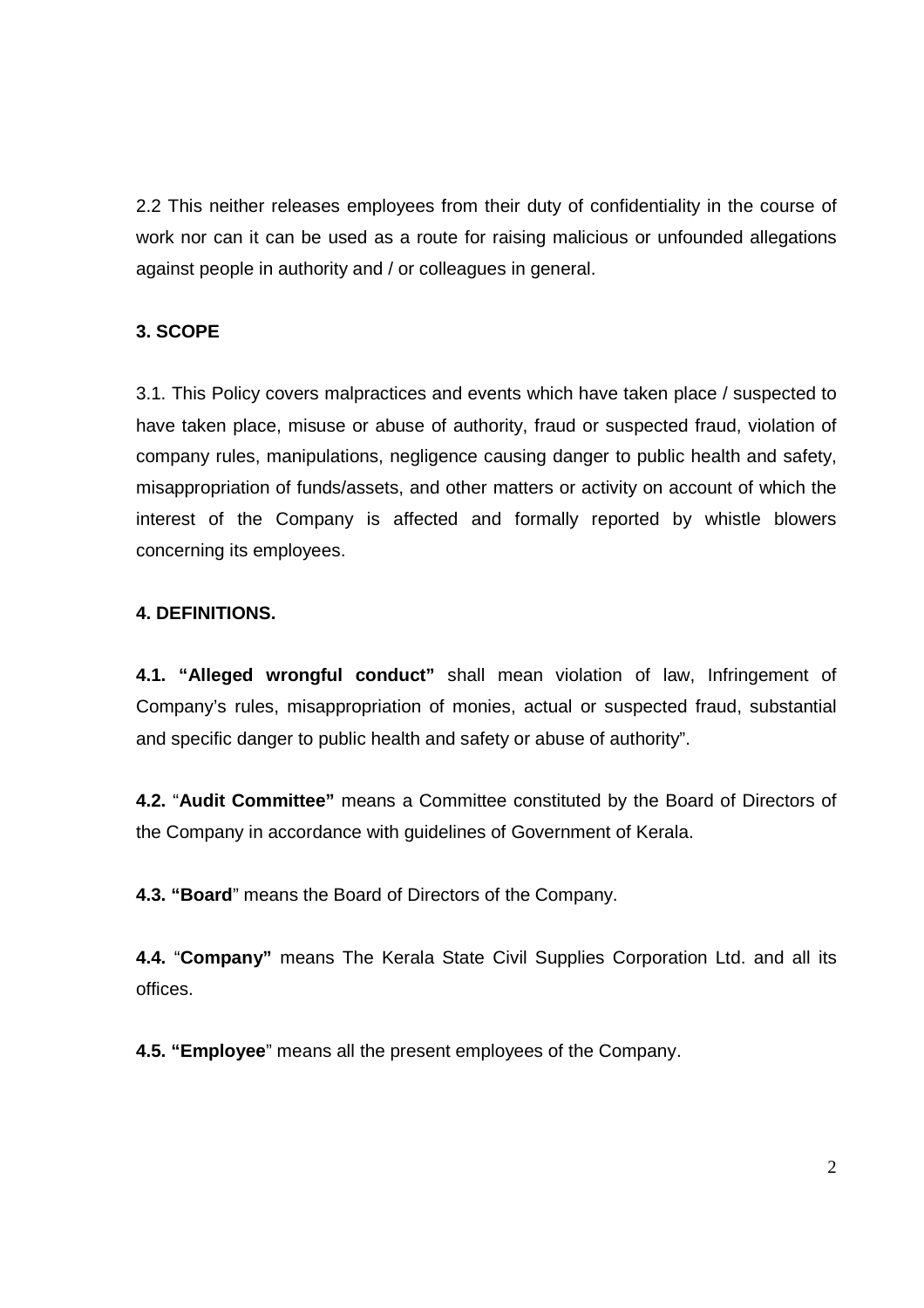**4.6.** "**Nodal Officer"** means an officer of the Company nominated by the Managing Director (MD) to receive protected disclosures from whistle blowers, maintaining records thereof, placing the same before the Audit Committee for its disposal and informing the whistle blower the result thereof.

**4.7.** "**Protected Disclosure"** means a concern raised by an employee or group of employees or director(s) of the Company, through a written communication and made in good faith which discloses or demonstrates information about an unethical or improper activity under the title **"SCOPE"** with respect to the Company. However, the Protected Disclosures should be factual and not speculative or in the nature of an interpretation / conclusion and should contain as much specific information as possible to allow for proper assessment of the nature and extent of the concern.

**4.8. "Subject"** means a person or group of persons against or in relation to whom a Protected Disclosure is made or evidence gathered during the course of an investigation.

**4.9.** "**Whistle Blower"** is an employee or group of employees or director(s) who make a Protected Disclosure under this Policy and also referred in this policy as complainant.

# **5. RECEIPT AND DISPOSAL OF PROTECTED DISCLOSURES.**

5.1. Protected Disclosures should be reported in writing as soon as possible after the whistle blower becomes aware of the same and should either be typed or written in a legible handwriting in English or Malayalam.

5.2. The Protected Disclosure should be submitted in a closed and secured envelope and should be super scribed as "Protected disclosure under the whistle blower policy". If the complaint is not super scribed and closed as mentioned above it will not be possible for the Audit Committee to protect the complainant and the protected disclosure will be dealt with as if a normal disclosure. In order to protect identity of the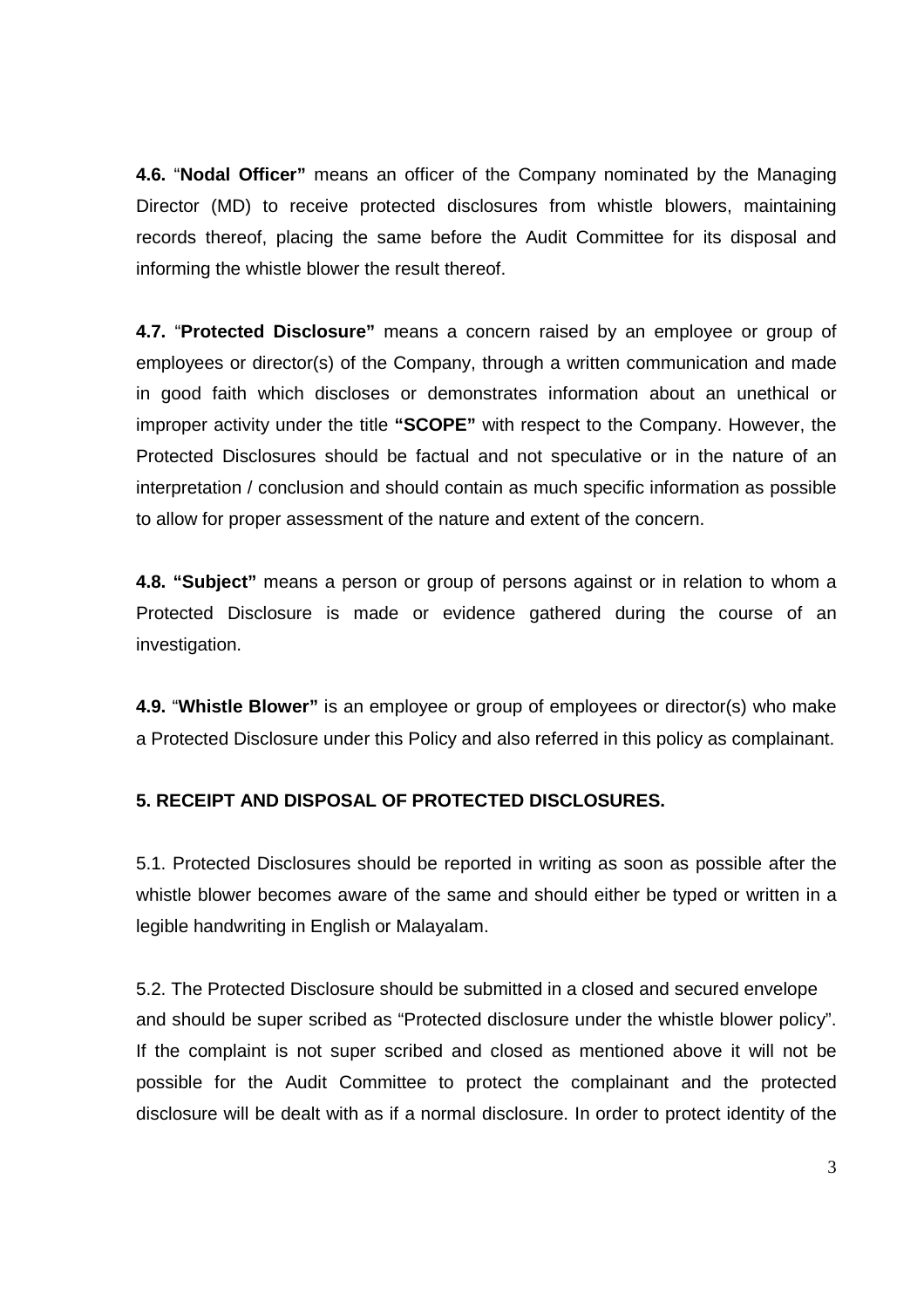complainant, the Nodal Officer will not issue any acknowledgement to the complainant and the complainants are advised neither to write the name / address of the complainant on the envelope nor to enter into any further correspondence with the nodal officer / audit committee. In case any further clarification is required the Nodal Officer/Chairman of Audit Committee or the Officer delagated will get in touch with the complainant.

5.3. Anonymous / Pseudonymous disclosure shall not be entertained.

5.4. The Protected Disclosure should be forwarded under a covering letter signed by the complainant. The Nodal Officer/ MD / Chairman of Audit Committee shall detach the covering letter bearing the identity of the whistle blower and process only the protected disclosure.

5.5. All Protected Disclosures should be addressed to the Nodal Officer of the Company. The contact details of the Nodal Officer are as under:-

**Address of Nodal Officer –** Manager (Audit),

 The Kerala State Civil Supplies Corporation Ltd, Regd Office : Maveli Bhavan, Gandhi Nagar, Kadavanthra, Ernakulum -682 020.

5.6. Protected Disclosure against the Nodal Officer should be addressed to the Managing Director (MD) of the Company and the Protected Disclosure against the MD of the Company should be addressed to the Chairman of the Audit Committee. The contact details of the MD and the Chairman of the Audit Committee are as under:

**Address of MD** –The Managing Director

 The Kerala State Civil Supplies Corporation Ltd Regd Office : Maveli Bhavan, Gandhi Nagar, Kadavanthra, Ernakulam -682 020.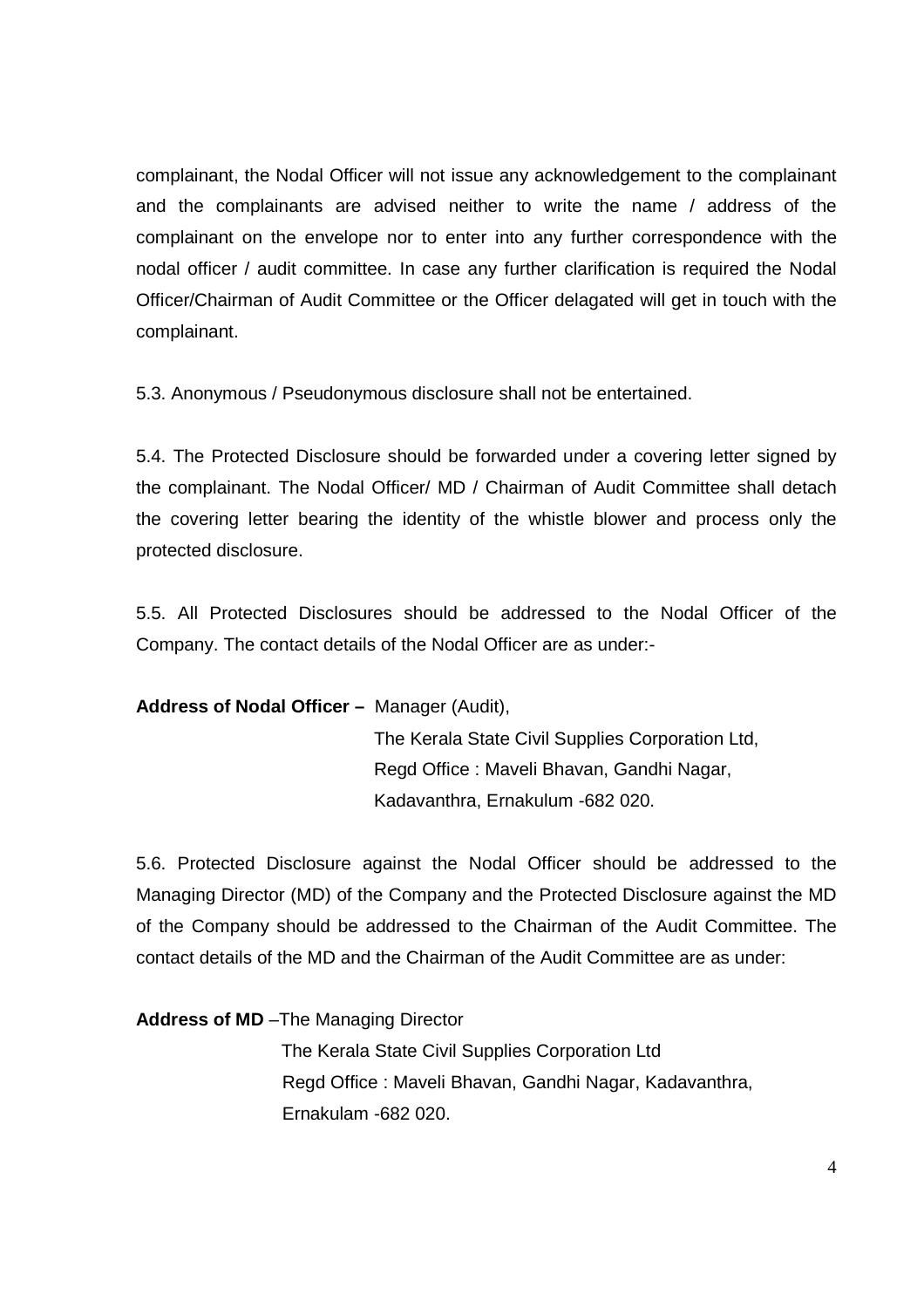### **Address of Chairman of Audit Committee –**

The Chairman of Audit Committee The Kerala State Civil Supplies Corporation Ltd Regd Office: Maveli Bhavan, Gandhi Nagar, Kadavanthra, Ernakulam -682 020.

5.7. On receipt of the protected disclosure the Nodal Officer / MD / Chairman of the Audit Committee shall make a record of the Protected Disclosure and also ascertain from the complainant the genuiness and authenticity of the protected disclosure before referring the matter to the Audit Committee for further appropriate investigation and needful action. The record will include:

a) Brief facts;

b) Whether the same Protected Disclosure was raised previously by anyone, and if so, the outcome thereof;

c) Whether the same Protected Disclosure was raised previously on the same subject;

d) Details of actions taken by Nodal Officer/ MD for processing the complaint.

- e) Findings of the Audit Committee;
- f) The recommendations of the Audit Committee / other action(s).

5.8 The Audit Committee if deems fit may call for further information or particulars from the complainant.

#### **6. INVESTIGATION**

6.1. All protected disclosures under this policy will be recorded and thoroughly investigated. The Audit Committee may investigate and may at its discretion consider involving any other Officer of the Company including Vigilance Officer of the Company for the purpose of investigation.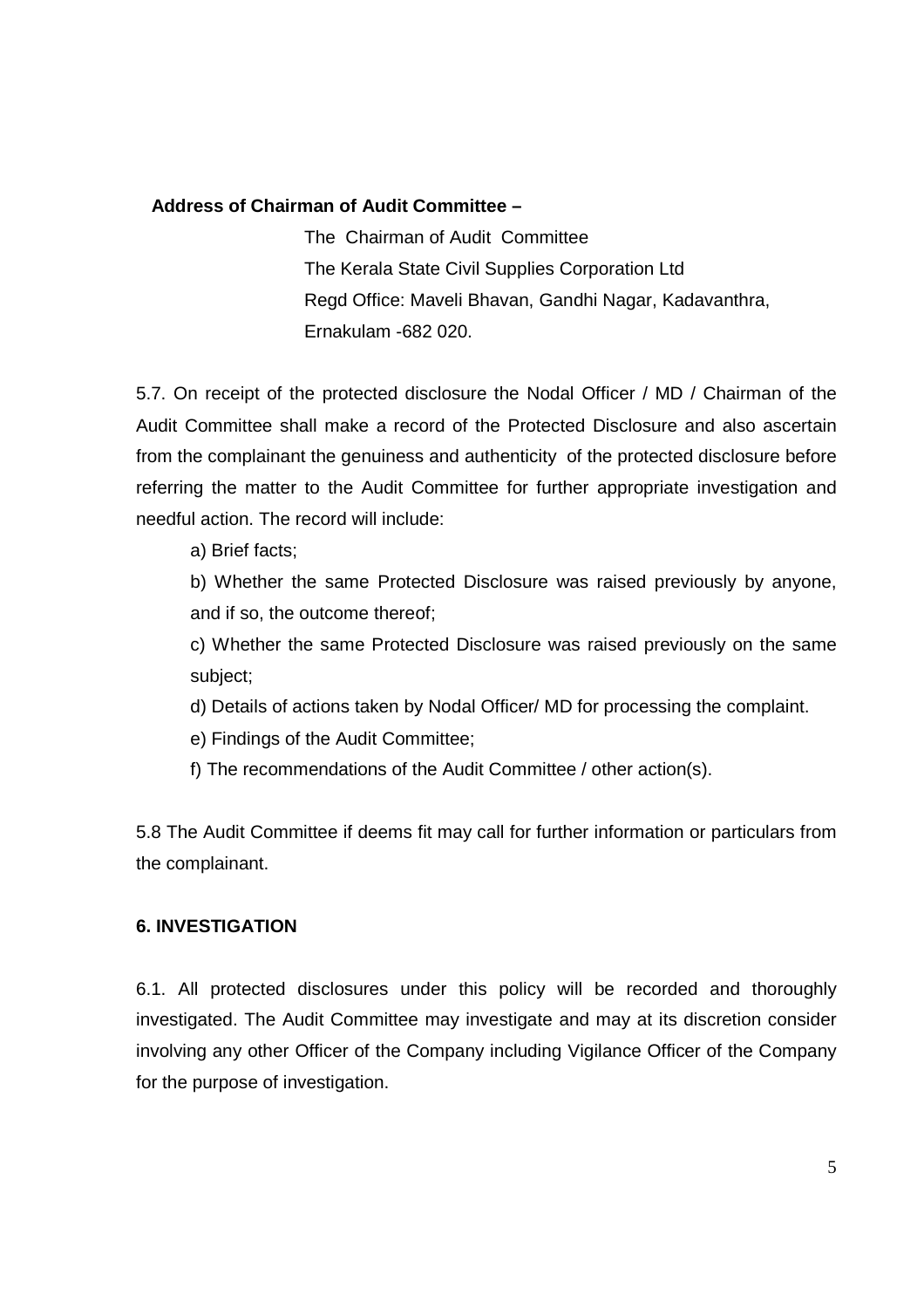6.2. The decision to conduct an investigation taken Audit Committee by itself is not an accusation and is to be treated as a neutral fact finding process.

6.3. Subject(s) will normally be informed in writing of the allegations at the outset of a formal investigation and have opportunities for providing their inputs during the investigation.

6.4. Subject(s) shall have a duty to co-operate with the Audit Committee or any of the Officers appointed by it in this regard.

6.5. Subject(s) have a responsibility not to interfere with the investigation. Evidence shall not be withheld, destroyed or tampered with and witness shall not be influenced, coached, threatened or intimidated by the subject(s).

6.6. Unless there are compelling reasons not to do so, subject(s) will be given the opportunity to respond to material findings contained in the investigation report. No allegation of wrong doing against a subject(s) shall be considered as maintainable unless there is good evidence in support of the allegation.

6.7. Subject(s) have a right to be informed of the outcome of the investigations.

6.8. The investigation shall be completed normally within 90 days of the receipt of the protected disclosure and is extendable by such period as the AC deems fit and as applicable.

### **7. DECISION AND REPORTING**

7.1. Audit Committee along with its recommendations will report its findings to the Managing Director through the nodal officer within 15 days of receipt of report for further action as deemed fit. In case prima facie case exists against the subject, then the Managing Director shall forward the said report with its recommendation to the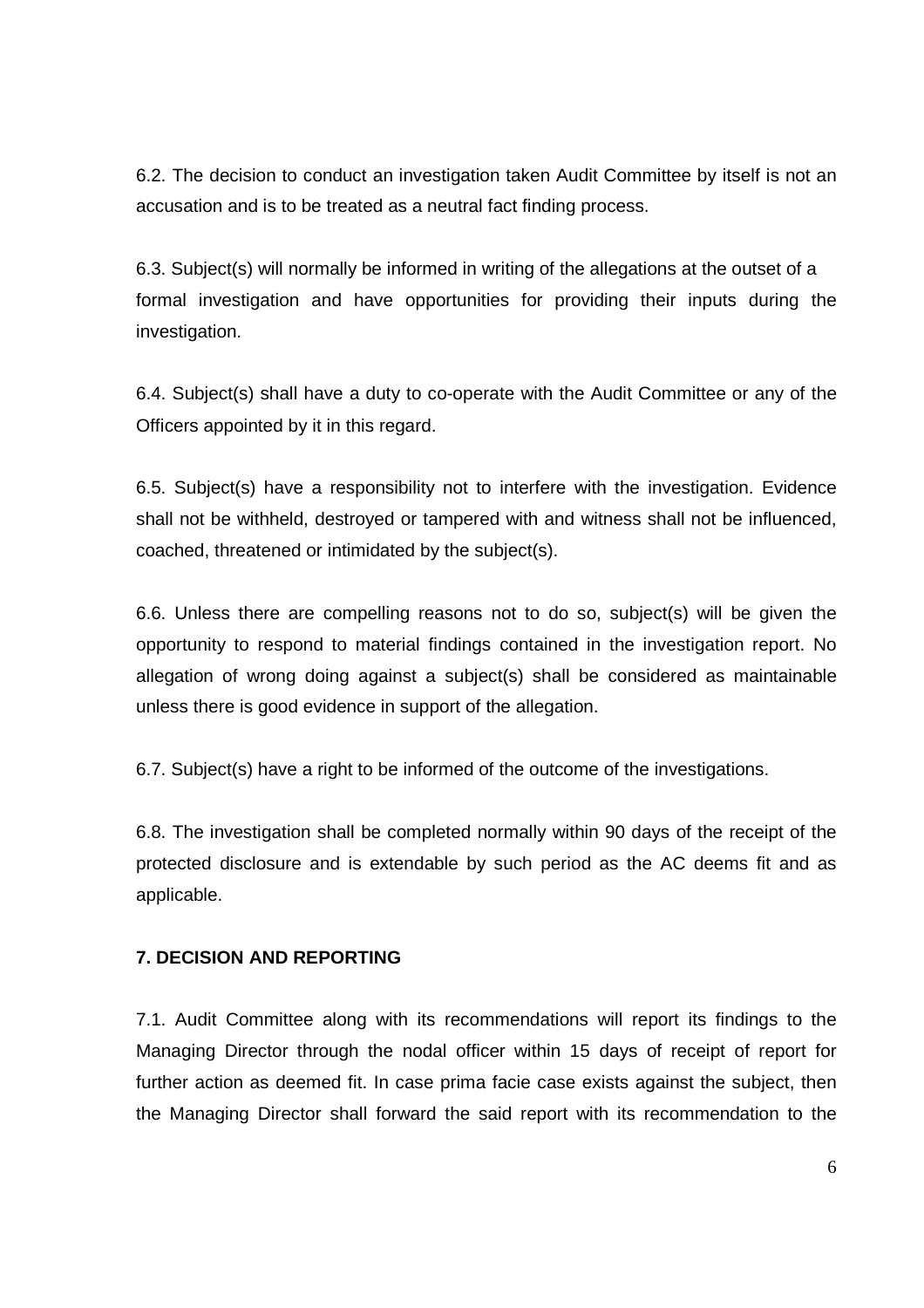concerned disciplinary authority for further appropriate action in this regard or shall close the matter, for which he shall record the reasons.

7.2. In case the subject is a nodal officer of the Company, the protected disclosure shall be addressed to the Managing Director who, after examining the protected disclosure shall forward the matter to the audit committee. The audit committee after providing an opportunity to the subject to explain his position and after completion of investigation shall submit a report along with its recommendation to the MD. After considering the report and recommendation as aforesaid, MD shall forward the said report with its recommendation to the concerned disciplinary authority for further appropriate action in this regard or shall close the matter, for which he shall record the reasons.

7.3. In case the Subject is the MD of the Company, the Chairman of the Audit Committee after examining the Protected Disclosure shall forward the protected disclosure to other members of the Audit Committee if deemed fit. The Audit Committee shall appropriately and expeditiously investigate the Protected Disclosure.

7.4. A complainant who makes false allegations of unethical & improper practices or about wrongful conduct of the subject to the Nodal Officer/ Managing Director/Audit Committee, shall be subject to appropriate disciplinary action in accordance with the rules, procedures and policies of the Company.

### **8. SECRECY / CONFIDENTIALITY.**

8.1. The complainant, Nodal officer, Members of Audit committee, the Subject and everybody involved in the process shall:

8.1.1. Maintain confidentiality of all matters under this Policy.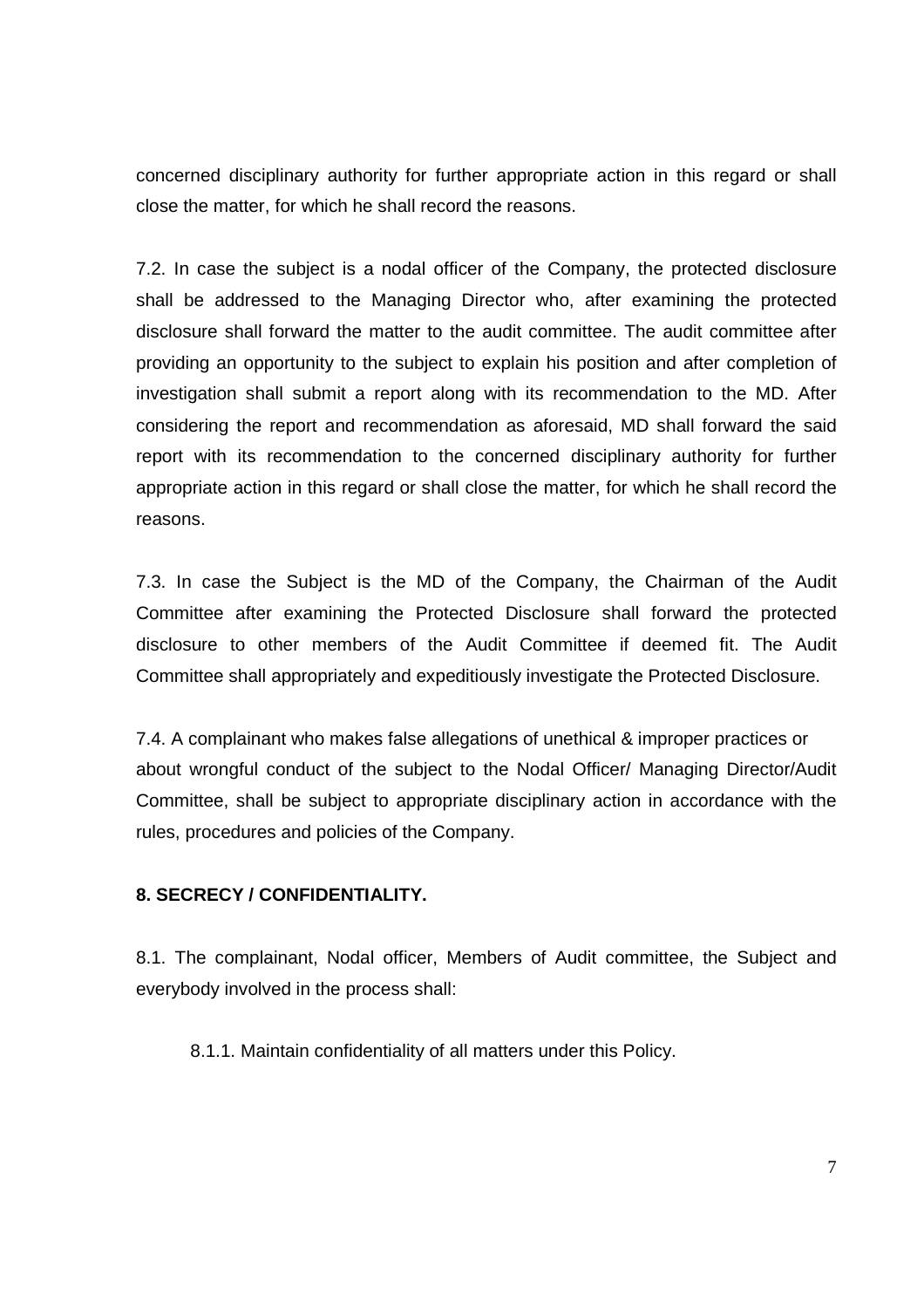8.1.2. Discuss only to the extent or with those persons as required under this policy for completing the process of investigations.

8.1.3. Not keep the papers unattended anywhere at any time.

8.1.4. Keep the electronic mails / files under password.

#### **9. PROTECTION.**

9.1. No unfair treatment will be meted out to a whistle blower by virtue of his/ her having reported a Protected Disclosure under this policy. The company, as a policy, condemns any kind of discrimination, harassment, victimization or any other unfair employment practice being adopted against Whistle Blowers. Complete protection will, therefore, be given to Whistle Blowers against any unfair practice like retaliation, threat or intimidation of termination / suspension of service, disciplinary action, transfer, demotion, refusal of promotion or the like including any direct or indirect use of authority to obstruct the Whistle Blower's right to continue to perform his duties / functions including making further Protected Disclosure. The company will take steps to minimize difficulties, which the Whistle Blower may experience as a result of making the Protected Disclosure. Thus if the Whistle Blower is required to give evidence in criminal or disciplinary proceedings, the Company will arrange for the Whistle Blower to receive advice about the procedure etc.

9.2. A Whistle Blower may report any violation of the above clause to the Chairman of the Audit Committee, who shall investigate into the same and recommend suitable action to the management.

9.3. The identity of the Whistle Blower shall be kept confidential to the extent possible and permitted under law. The identity of the complainant will not be revealed unless he himself has made his details public or disclosed his identity to any other office or authority. In the event of the identity of the complainant being disclosed, the audit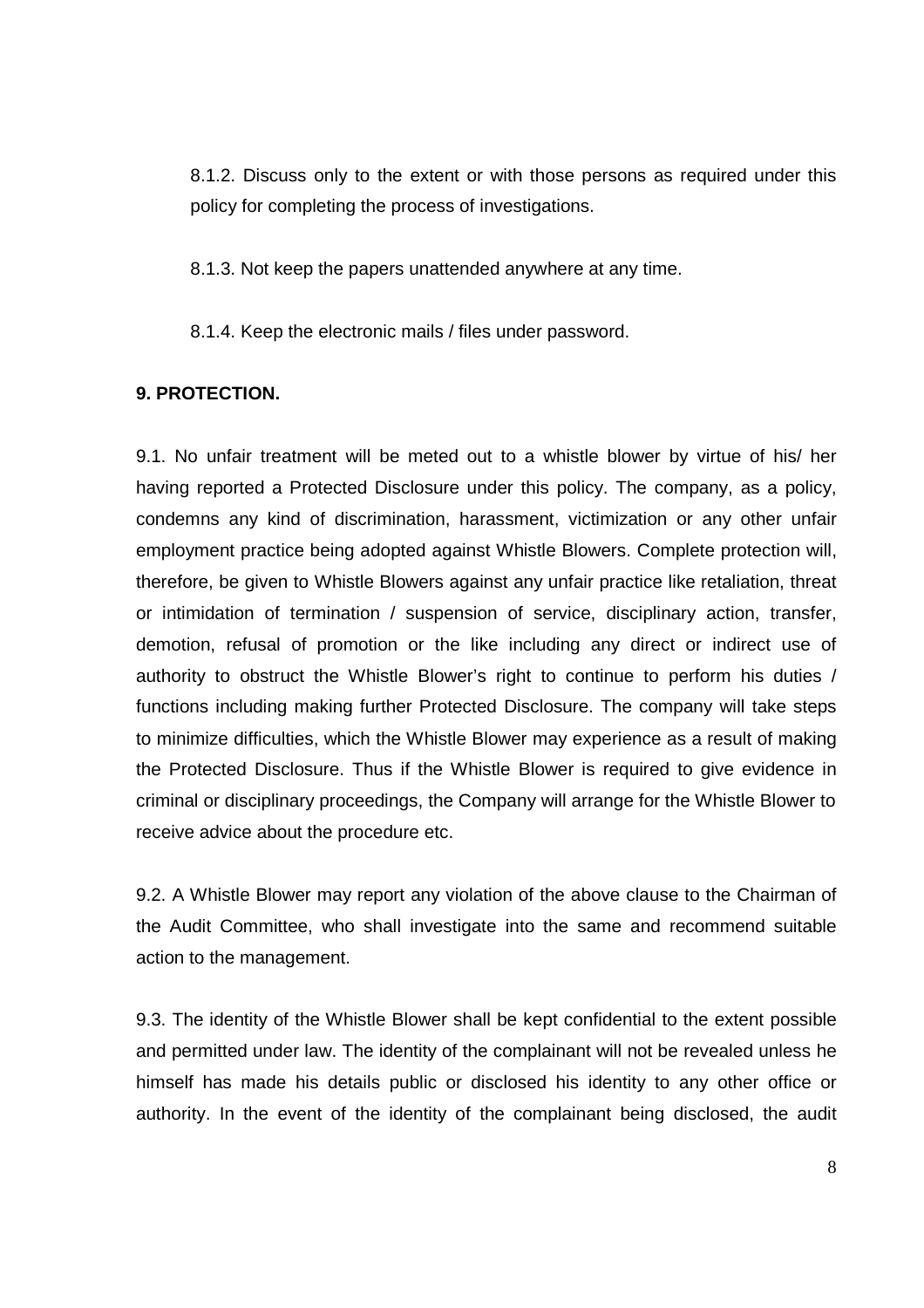committee is authorized to initiate appropriate action as per extant regulations against the person or agency making such disclosure. The identity of the Whistleblower, if known, shall remain confidential to those persons directly involved in applying this policy, unless the issue requires investigation by law enforcement agencies, in which case members of the organization are subject to summon.

9.4. Any other employee assisting in the said investigation shall also be protected to the same extent as the Whistle Blower.

9.5. Provided however that the complainant before making a complaint has reasonable belief that an issue exists and he has acted in good faith. Any complaint not made in good faith as assessed as such by the audit committee shall be viewed seriously and the complainant shall be subject to appropriate disciplinary action as per the rules/regulations as applicable to the Company. This policy does not protect an employee from an adverse action taken independent of his disclosure of unethical and improper practice etc. unrelated to a disclosure made pursuant to this policy.

### **10. ACCESS TO CHAIRMAN OF THE AUDIT COMMITTEE**

10.1. The Whistle Blower shall have right to access Chairman of the Audit Committee directly in exceptional cases and the Chairman of the Audit Committee is authorized to prescribe suitable directions in this regard.

### **11. COMMUNICATION.**

11.1. A whistleblower policy cannot be effective unless it is properly communicated to employees. Employees shall be informed through by publishing in notice board and the web site of the company.